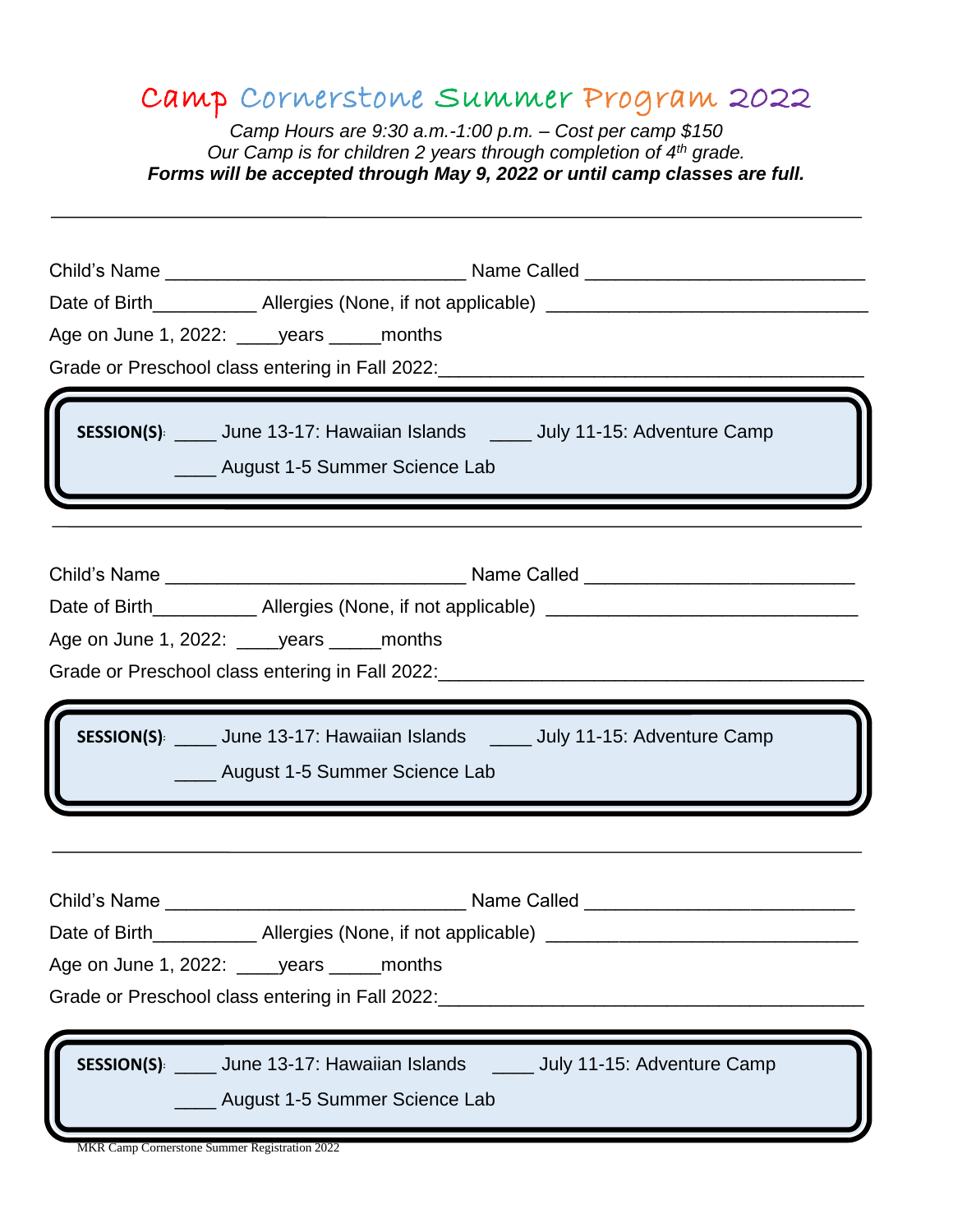|                                     | Phone Number ____________________ Email Address_________________________________ |                                                                                                |  |  |
|-------------------------------------|----------------------------------------------------------------------------------|------------------------------------------------------------------------------------------------|--|--|
|                                     |                                                                                  |                                                                                                |  |  |
|                                     |                                                                                  |                                                                                                |  |  |
|                                     |                                                                                  |                                                                                                |  |  |
| may pick up your child from school. |                                                                                  | Please list people to call in an emergency if you cannot be reached. Circle "pick up" if they  |  |  |
|                                     |                                                                                  |                                                                                                |  |  |
|                                     |                                                                                  |                                                                                                |  |  |
|                                     |                                                                                  |                                                                                                |  |  |
|                                     |                                                                                  | The Agreement Contract requires your signature and current date for this document to be valid. |  |  |

## **AGREEMENT CONTRACT**

- **Tuition of \$150 for each camp is due at the time of registration. This is non-refundable and non-transferable**. *See bottom of second page for instructions.*
- Medication and special procedures will be administered only for chronic medical problems with written instructions from your doctor. Medication must be brought to the office and not sent through the backpack.
- Parents are asked not to bring children when they are sick.
- Occasionally children become ill at camp. You are required to leave phone numbers for yourself or where your "emergency" people can be reached to pick up your child.
- Teachers are on classroom duty at 9:25. You must wait until then to leave your child(ren) to ensure proper supervision by school staff. **Never leave a child without an adult.**
- Pick-up should be completed by 1:00. A fee will be assessed for late pick-up. Drop-off and pickup procedures will be determined and communicated closer to the start of camp.
- In cases of inclement weather, emergency, or disaster we will follow the Cypress Fairbanks School District's guidelines.

| Dr. Name      | Phone #       | Hospital |
|---------------|---------------|----------|
| Dr. Address   | City          | Zip Code |
| Insurance Co. | Policy/Group# |          |

## **EMERGENCY RELEASE FORM (Signature required)**

I, Letter thereby authorize Cornerstone UMC Church to arrange and/or transport to the closest emergency care center for any emergency medical assistance needed by my  $child(ren), \_\_$ program, and I agree to hold the staff and Cornerstone United Methodist Church harmless from any injuries or illness incurred while attending the program.